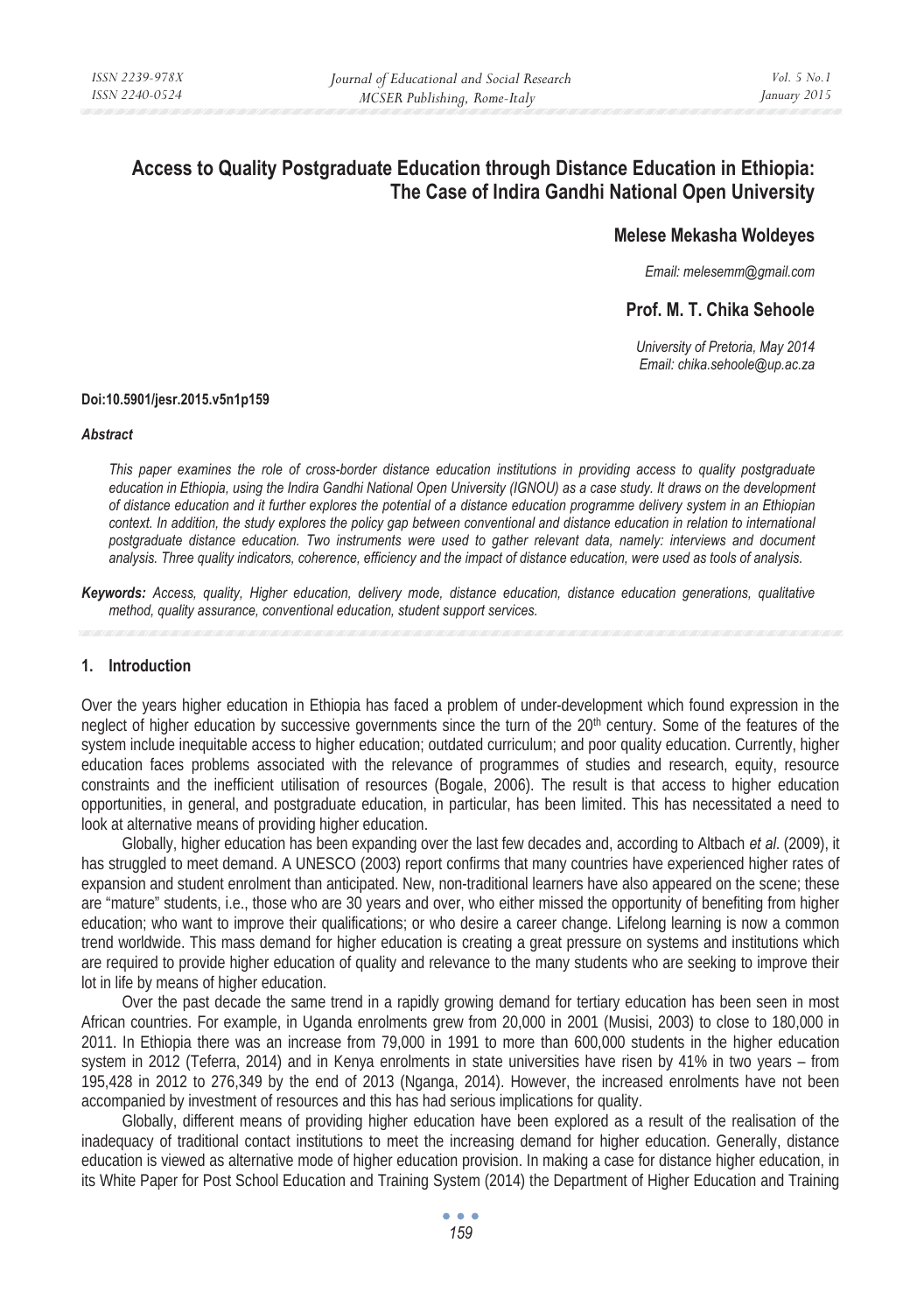| ISSN 2239-978X | Journal of Educational and Social Research | <i>Vol.</i> 5 $No.1$ |
|----------------|--------------------------------------------|----------------------|
| ISSN 2240-0524 | MCSER Publishing, Rome-Italy               | January 2015         |
|                |                                            |                      |

in South Africa notes that in recent years distance education has become a vital part of the university sub-system, responsible for approximately 40% of headcount students and about 30% of FTE students. It has provided extensive opportunities for students who were unable, or did not want, to participate in campus-based and fixed time study; it also includes provision of access for those who experience a range of barriers to learning.

Distance education is no longer offered by national institutions only; it has taken on an international dimension with cross-border institutions being involved in the provision of education in areas where there is a need. Knight (2007) explains the cross-border mobility of providers as the physical or virtual movement of an education provider (institution, organisation or company) across a national border to establish a presence which offers education/training programmes and/or services to students and other clients. The overall demand for higher and adult education, especially professionally related courses, is increasing in most countries. There are a number of reasons for this, including changing demographics; an increased number of secondary school graduates; the movement to lifelong learning; and the growth of the knowledge economy. However, the capacity of the public sector to meet this growing demand is being challenged (Knight 2006). While the international mobility of students and scholars is a long-standing form of academic mobility, it has been over the past two decades only that a greater emphasis has been placed on the movement of educational programmes, higher education institutions and new commercial providers across national borders.

Given the less developed nature of higher education systems in developing countries, many of these countries have become targets of cross-border providers who capitalise on the incapacity of governments to meet the growing demand for higher education. This article focuses on the role of a distance cross-border higher education provider, namely, Indira Ghandi National Open University's (IGNOU) role in providing access to postgraduate education through distance education. It addresses the following research question: "*How can distance education enhance access to quality postgraduate education in Ethiopia?"*

It is argued that given the constraints of resources to provide adequate access to higher education, IGNOU plays an important part in providing access to quality education which would not have been possible through the traditional contact mode of delivery. In developing this argument the following issues are addressed: evolution of higher education in Ethiopia; distance education policy; and cross-border policy in Ethiopia.

# **2. Literature Review**

Access to higher education is no longer only through the traditional face-to-face method as an alternative has been devised in response to demands for access. An ever-growing world population; an increase in the complexity of all aspects of life; increasingly higher education requirements for almost all types of jobs; accelerating change in practically all occupations and jobs; and the special educational needs of disadvantaged and minority groups have all put pressure on the pursuit of an alternative means of access to higher education.

All these factors have contributed to the emergence and relevance of distance education (Grant, 2010; Cabuk, 2013). The economic strength of a nation depends on how many of its citizens have access to higher education and by means of distance education there is a promise of social change and cohesion by implementing its programmes at different educational levels (Morley, 2000).

The literature review for this study, related to access to quality postgraduate distance education, shows the following:

- Distance education, now taken as revolutionary and related to justice and equity, allows for the access of previously disadvantaged groups of people, including women (Nuan, 1996), to higher education opportunities - which is the case in many African countries, including Ethiopia.
- According to Roper and Shaw (1993), quality in distance education is seen as meeting the requirements and expectations of clients who, as in the case of this study, are students and employers. It is possible to arrive at an explicit and realistic set of quality requirements which can be guaranteed to be achievable.
- Quality is judged by assessing the degree to which the intended outcomes are achieved. Higher education institutions, both traditional and distance ones, have a responsibility to achieve and maintain the quality of their educational programmes as well as assure of that quality.
- Quality in higher education embraces three main elements, namely: input, process and outcomes (Dare, 2005). Input includes the key players - the learners, the academics and the administrative staff - with the necessary facilities for teaching and learning; process is the teaching and learning of various activities; and the outcomes are the graduates and acquired skills and training.
- In quality teaching and learning unlike other services and industries the quality of the product and the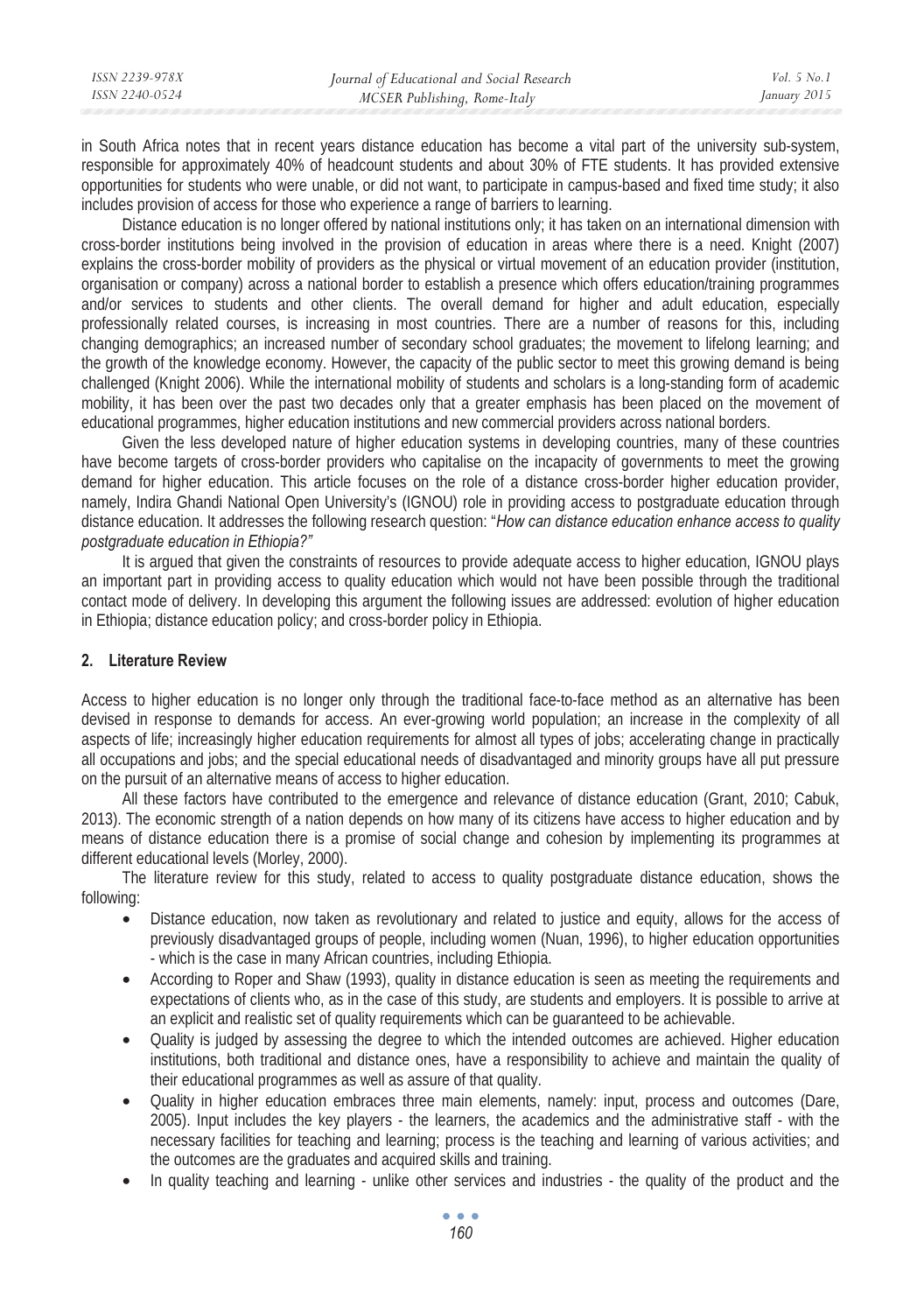learner outcome is not wholly within the control of the educational institution as it can only control the process.

• Learner contributions are vital and, therefore, they should be embedded in the stated quality requirements. Through negotiation educational institutions will arrive at a quality contract or quality entitlement owned by the learners and the provider institutions. According to Roper and Shaw (1993), quality in teaching and learning is about perfection, inspiration, conforming to requirements, and fitness for purpose, improving customer or client satisfaction and empowering the customer.

 Satisfying the learners' needs and requirements by providing quality higher education can help to bring about the desired economic and social development of a country by producing a quality workforce.

# **3. Theoretical Framework**

This research adopted a conceptual framework based on aspects of the quality assessment of open and distance education identified by Latchem and Jung (2007) and Perraton (2000) which, in turn, was based on the assessment practices of assuring quality in Asian open and distance learning. Their initial attempt was, mainly, to examine the various quality assurance approaches employed in Asian open and distance learning universities.

Latchem and Jung (2007) and Perraton (2000) made some important suggestions about how to encourage and achieve a culture of quality in distance education which is relevant to all developing countries, including Ethiopia. Therefore, their conceptual framework has shaped the study and its results with regard to assessing the quality of postgraduate distance education provided by the cross-border host institution, IGNOU, in Ethiopia.

The theory provides the determining factors for the quality of delivery methods which can be applied, specifically, to distance education teaching and learning and to further systematic moves to conventional face-to-face approaches. It brings together the three quality indicators chosen for this study, namely: coherence, efficiency and impact. In terms of a summary of the indicators, the first of the quality indicators, 'coherence', relates to national education policies regarding distance education development and the private sector. It was found that IGNOU followed the country's higher education policy and guidelines to operate in Ethiopia in partnership with local private higher institution. 'Efficiency' is the second quality indicator used to assess the institution's various activities, including the quality of course material, student support services and learner assessment methods. The third quality indicator, 'impact', is concerned with the assessment function of the various stakeholders' perceptions, including the MoE, HERQA and the key players in the study - the graduates of MARD, current student and staff members. The perceptions of the participants differed regarding the quality of IGNOU's postgraduate programmes.

# **4. Background to Higher Education in Ethiopia**

For many centuries education in Ethiopia was dominated by the Ethiopian Orthodox Church until secular education was adopted in the early 1900s. Higher education was only initiated in 1950 with the establishment of the Addis Ababa University College. No real improvement in education was observed during Emperor Haile Selassie's regime from 1930 until 1974; it only produced one university college, namely: the Addis Ababa University College. The Soviet-backed military junta, the "Derg'', led by the Mengistu Haile Mariam regime which took over and ruled the country from 1974 to 1991, established four university colleges. They were, in many ways, mainly dependent on Addis Ababa University which played a leading role in their establishment; their curriculum design and development; and their staff recruitment.

Generally, higher education in Ethiopia was neglected and, consequently, became underdeveloped. Currently, it faces problems associated with the quality and relevance of programmes of studies and research, equity, resource constraints and an inefficient use of resources. The universities' contributions to the development of the country, particularly in the large number of the human resources required for development, are insufficient (Bogale, 2006). The education system in Ethiopia has faced a number of problems, including inequality, inaccessibility, the irrelevance of the old education system and low quality. After acknowledging the undeveloped status of higher education in the country, the present Ethiopian government introduced reforms in the system to enable higher institutions to contribute to the development of human resources needed for the social and economic development of the country.

As a result, new higher education reform policies were adopted in Proclamation No.351 of 2003 and Proclamation No.650 of 2009. For the first time, following the implementation of these reforms, higher education institutions became autonomous and were able to run and manage their own affairs, including appointing their own academic vice-presidents and institutional managers. The main reason for restructuring the Ethiopian education system was to bring about a desired quality of standard and a relevant system for the economic development of the country - an aspect which was not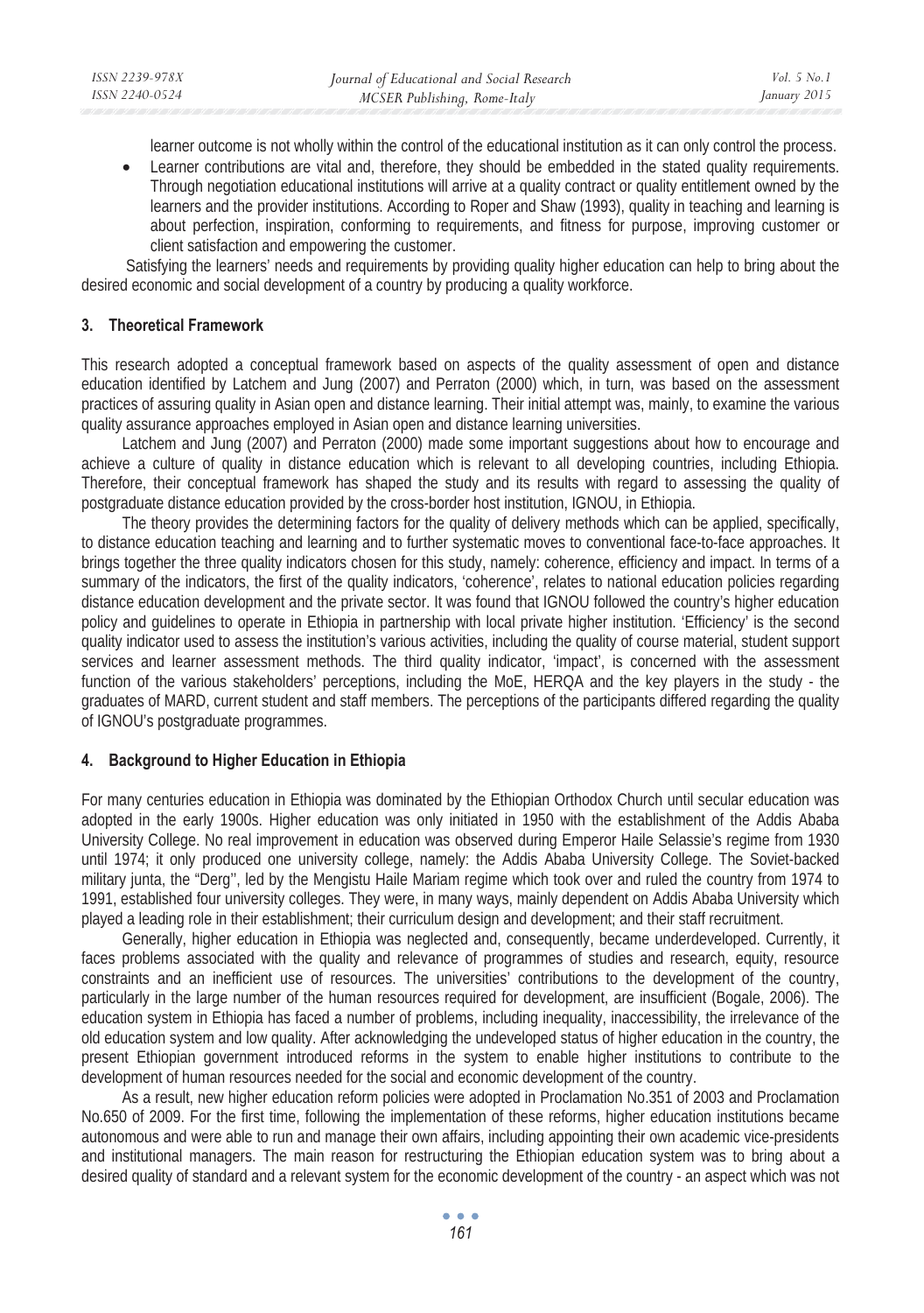| ISSN 2239-978X | Journal of Educational and Social Research | <i>Vol.</i> 5 $No.$ |
|----------------|--------------------------------------------|---------------------|
| ISSN 2240-0524 | MCSER Publishing, Rome-Italy               | January 2015        |

recognised by the old education system. Thus, the major focus of higher education in the country should be to provide quality and relevant education.

Since its inception the effects of this new education and training policy include a significant increase in the number of higher institutions and – as a consequence - the enrolment rate and participation of female students in higher education. The following table illustrates the increase in postgraduate education enrolment rates, including those of the non-government higher educational institutions in the country - especially in postgraduate programmes. Table 1 presents the enrolment trends in postgraduate programmes in higher institutions for both public and private higher educational institutions.

| <b>Public or Government</b> |        |        |                 |        | <b>Non-Government</b> | <b>Total</b> |              |               |          |
|-----------------------------|--------|--------|-----------------|--------|-----------------------|--------------|--------------|---------------|----------|
| Master's                    |        |        | PhD<br>Master's |        |                       |              |              |               |          |
| Year                        | Total  | Female | Total           | Female | Total                 | Female       | <b>Total</b> | <b>Female</b> | % Female |
| 2007/08                     | 1.211  | 702    | 258             |        |                       |              | 7.469        | 709           | 9.5      |
| 2008/09                     | 9.436  | 1.069  | 325             | 26     | 364                   | 51           | 10.125       | 1.146         | 11.3     |
| 2009/10                     | 12.621 | 1.485  | 791             | 47     | 860                   | 171          | 14.272       | 1.703         | 11.9     |
| 2010/11                     | 18,486 | 2.490  | 789             | 99     | 875                   | 193          | 20.150       | 2782          | 13.8     |
| 2012                        | 22.804 | 4.635  | 1849            | 319    | .007                  | 228          | 25.660       | 5182          | 20.2     |

**Table 1:** Enrolment Trends in Postgraduate Programmes in Higher Education Institutions by Ownership and Year

(**Source:** MoE, Statistical Abstract, 2011/12)

The above table shows a significant increase in postgraduate enrolments, both in public and private higher educational institutions in Ethiopia. The percentage of female postgraduate students in the country also indicates a significant improvement from 9% in 2007 to 20.2% in 2012. The sharp increase in enrolment was because of the private higher education sector, including distance education. However, tertiary enrolments in Ethiopia remain significantly low compared to other developing countries. Currently, they stand at 1.5%, suggesting that more needs to be done to develop alternative means of education, including distance education. Therefore, government needs to attract more private investors, especially in the higher education sectors. In Ethiopia, as in other African countries, distance education could facilitate the advancement of human resource development at different levels.

# **5. Distance Education in Ethiopia and Around the World**

The Ethiopian Distance Learning Association (EDLA) and the International Open College of Ethiopia (IOCE) have observed that if the country aims to improve the living conditions of its people through education, then it should recognise and acknowledge an inevitable paradigm shift from a traditional face-to-face system of education to a system of distance education (Nwuke, 2008:76). However, in Ethiopia the national education policy has overlooked distance education despite the role it plays in responding to society's needs for access to higher education. Thus, higher education - through distance education - is deemed to be necessary in order to improve the education system to respond to the ever-growing human resource needs of the country (Fayessa, 2010). It is argued that distance education offers an alternative delivery system that could meet the envisaged demand for quality human resources in Ethiopia.

Throughout the world problems exist which include ever-growing populations; increases in the complexity of all aspects of life; increasingly higher educational requirements for almost all types of jobs; and a need for technical skills to function effectively within a knowledge economy. Due to an inefficiency to meet all these challenges by means of traditional face-to-face education, in the future distance education will be more expansive in its use of new technologies to reach more people in rural and urban settings (Matkinw, 2010:39). In order to cope with the increasing need for higher education in a context of diminishing resources, many countries have resorted to distance education as an alternative means of accessing higher education. Today, many worldwide mega universities provide distance education as a single mode of delivery system. The following table, Table 2, illustrates the current higher enrolment rate in distance education in different countries.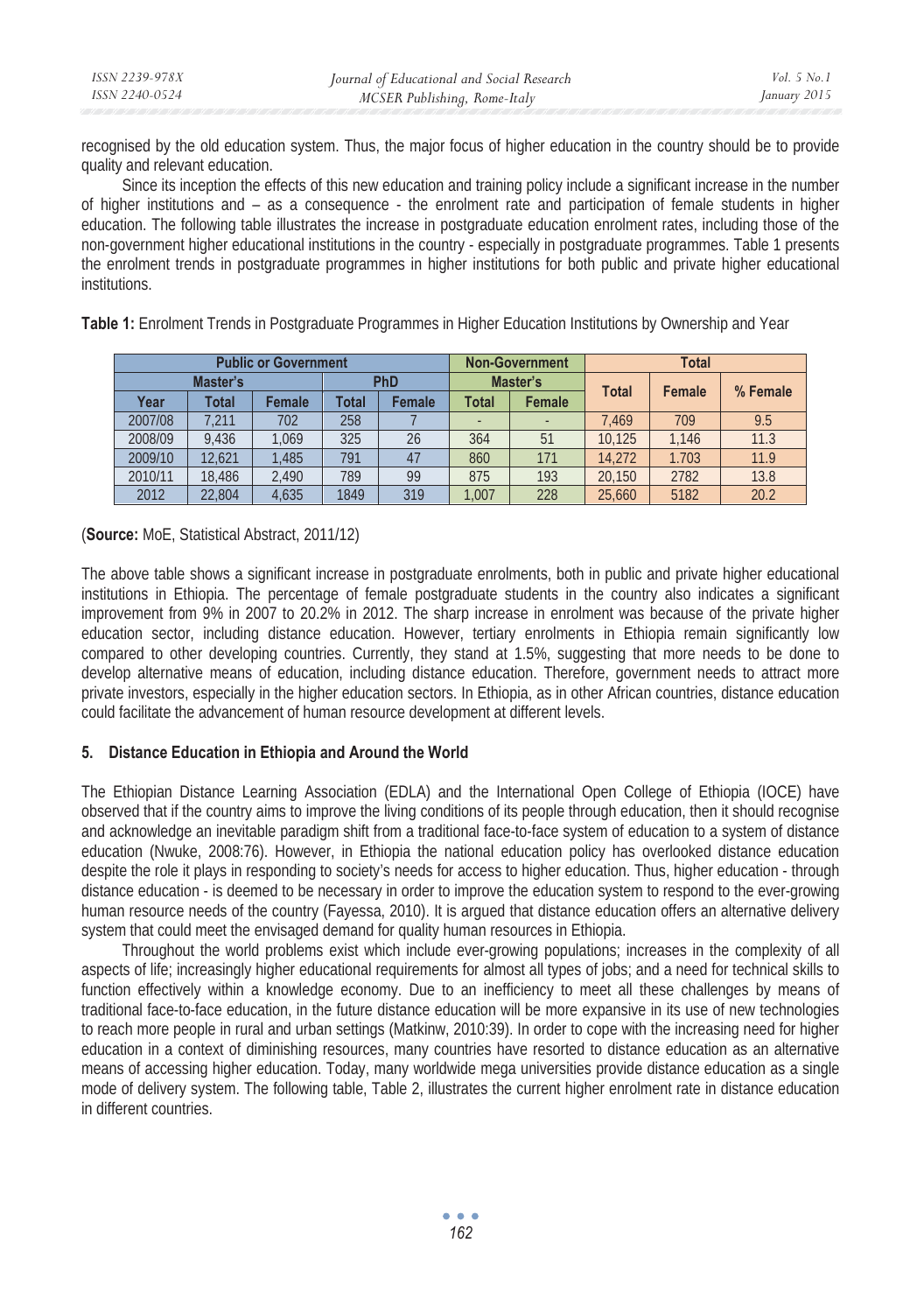| Country      | <b>Institution</b>                          | <b>Established</b> | <b>Enrolment</b> |
|--------------|---------------------------------------------|--------------------|------------------|
| India        | Indira Gandhi National Open University      | 1985               | 3.5 million      |
| Pakistan     | <b>Allamaigball Open University</b>         | 1974               | 3.2. million     |
| China        | Open University of China                    | 1979               | 2.7 million      |
| Turkey       | Anadolu University                          | 1982               | 884.081          |
| Indonesia    | University of Terbuka                       | 1984               | 646.467          |
| Bangladesh   | Open University of Bangladesh               | 1992               | 600.00           |
| South Africa | University of South Africa                  | 1873               | 328.179          |
| Korea        | Korean National Open university             | 1982               | 210.978          |
| UK.          | The Open University of the United Kingdom   | 1969               | 203.744          |
| <b>Iran</b>  | Payame Noor University                      | 1987               | 183,000          |
| Thailand     | Sukhothai Thammathiratou                    | 1978               | 181,372          |
| Spain        | Universidad Nacional de Educion a Distancia | 1972               | 180,000          |

**Table 2:** Mega Universities throughout the WorldOffering Various Courses in Distance Education

# (**Source:** Allen and Seaman, 2012)

The Indira Gandhi National Open University of India is the largest distance university in the world. Founded in 1985, the university offers 310 degree programmes in arts, science, commerce, social sciences and information technology in 21 schools. It is the biggest university in the world with more than four million students in India and in 36 other countries. It has a well-established infrastructure to cope with the large number of students, including about 36 000 academic counsellors, 67 regional centres, about 3000 learner support centres and 67 overseas centres. The university has 420 faculty members and academic staff and it is considered to be a world leader in distance education (http://www.squidoo. com/top-10-distance-learning-universities-inthe-world).

AllamaIqball Open University in Pakistan is the second largest Open University with a total of 3.2 million students. The University of South Africa (UNISA) - the oldest distance education university, founded in 1873 - had 328,179 student enrolments in 2012. The above table shows that the highest enrolment rate is found in developing countries. For example, China, India and Pakistan are the three leading countries in terms of distance education student enrolments. However, as described above, the number of the distance education institutions in developing nations is small when compare to the so-called developed countries. When offered the chance, distance education became an option for many African adults as a means of pursuing their academic careers due to its merits and the quality of the distance education programmes (Pityana, 2004).

# *5.1 Cross-Border Education Provision through the Distance Mode in Ethiopia: Indira Gandhi National Open University (IGNOU) in Ethiopia*

As indicated in the previous section, IGNOU is one of the international institutions which offer postgraduate-level distance education programmes in Ethiopia. However, IGNOU is not the only cross-border distance education provider in the country as there are some other international providers as well. The University of South Africa (UNISA), for example, is one of those which - in collaboration with the Ministry of Education - has been operating in Ethiopia since 2006 and has contributed to the capacity building and human resource development needs of the country. In Ethiopia UNISA is known as a regional learning centre for East African countries. Collaboration between UNISA and the MoE was established through the initiative of two statesmen: the former President of South Africa, Mr Thabo Mbeki, and the late Prime Minister of Ethiopia, Mr Meles Zenawi (UNISA-Ethiopia Newsletter, 2011).

The choice of IGNOU, as a case study, is based on the fact that IGNOU is one of the largest universities in the world which provides higher education opportunities by means of a distance mode to local, national and international students. It is one of the leading educational institutions in Ethiopia with a high number of postgraduate students, compared to other private universities in the country. It offers nine Master's programmes, including a Master's in Rural Development. The nine Master's programmes in Addis Ababa, Ethiopia are, namely: Master of Business Administration; Master of Commerce; Master of Arts in Public Administration; Master of Arts in Rural Development**;** Master of Arts in Economics; Master of Arts in Sociology; Master of Arts in Political Science; Master of Arts in Social Work; and Master of Arts in Tourism Management. During 2011/12 the enrolment in all nine Master's programmes was over 4,000 (IGNOU, 2012).

The focus on the Master's in Rural Development for this study was based on the fact that a large part of the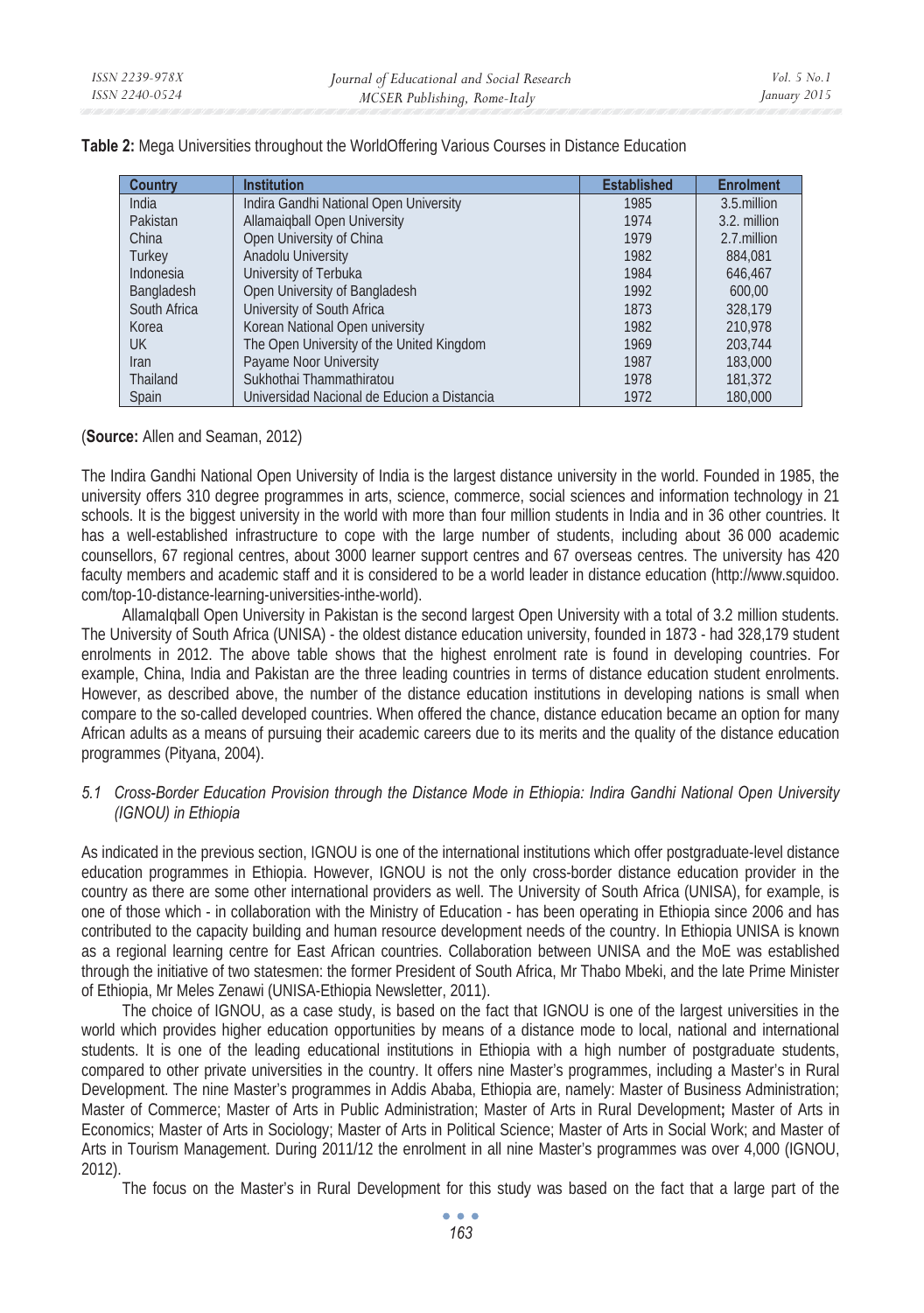| ISSN 2239-978X | Journal of Educational and Social Research | <i>Vol.</i> 5 $No.1$ |
|----------------|--------------------------------------------|----------------------|
| ISSN 2240-0524 | MCSER Publishing, Rome-Italy               | January 2015         |

Ethiopian population (85%) is engaged in agricultural work and lives in rural areas (Tesfaye, 2010). As result, an education programme that has a focus on rural educational development will have some relevance in this context, especially in meeting the human resource needs of the country.

The majority of the students in the various postgraduate programmes are, mainly, working or professional people who would like to further their studies while working and attending family matters. Table 3, below, reflects the enrolment and the number of students who have graduated since IGNOU's inception in 2006 in Addis Ababa, Ethiopia.

| S/N   | Programme   | <b>Registered Students</b> | <b>Graduated students</b> | <b>Active Students</b> |
|-------|-------------|----------------------------|---------------------------|------------------------|
|       | <b>MARD</b> | 577                        | 199                       | 378                    |
|       | <b>MBA</b>  | 473                        | 64                        | 409                    |
|       | <b>MCOM</b> | 494                        | 48                        | 446                    |
|       | <b>MEC</b>  | 769                        | 82                        | 687                    |
| 5     | <b>MLIS</b> |                            |                           | 8                      |
|       | <b>MPA</b>  | 518                        | 79                        | 439                    |
|       | <b>MSO</b>  | 873                        | 273                       | 600                    |
| 8     | <b>MSW</b>  | 400                        |                           | 391                    |
| O     | <b>MPS</b>  |                            |                           | O                      |
| Total | Q           | 4122                       | 758                       | 3364                   |

**Table 3:** IGNOU Student Data in Addis Ababa, Ethiopia, from July 2006 to January 2012

(**Source:** Compiled from data received from IGNOU and SMUC, 2012)

Some programmes, like the Master of Art in Political Science, have very few students. Among the largest number of enrolments is the Master of Art in Rural Development (MARD). The focus of this study has a relatively significant number of graduated and active students - as is shown in the above table. A large number of the participants shown in the above table attended the Master of Art in Public Administration (MPA) which trains many public and private sectors administrators for participation in the country's various levels of governance.

# **6. Discussion of Findings**

The purpose of this article is to critically examine the extent of access to quality postgraduate education through distance education in Ethiopia. It is assumed that the role of cross-border distance education providers is important in enhancing access to the opportunities available in higher education.

The findings of the study were systematically analysed to build an argument, using factors from the analysis and an interpretation of the major themes which were sub-divided into three core parts. Quality assurance practices in both distance and conventional higher education of the country were highlighted and the study's quality indicators, namely: coherence, efficiency and impact were systematically dealt with. The first indicator, 'coherence', was linked to the national education policy which includes HERQA's quality enhancement policies; the second, 'efficiency', to pedagogy issues; and the third, 'impact', to the perceptions of the various stakeholders regarding IGNOU.

# *6.1 Education Policy and its Implications for the Development of Distance Education*

Education policy and its implications for the development of distance education is related to the investigation of the involvement of the private sector and, specifically, how cross-border distance education providing institutions, in general, have responded to the higher education sector policy in the country. This part of the discussion includes HERQA's policy and strategic guidelines as well as IGNOU's quality enhancement policy, strategic plans and procedures - in line with the first quality indicator of the study known as 'coherence'. Evidence from the data analysis and the literature supports the opinion that Ethiopia's higher education sector is, in general, underdeveloped and that distance education, in particular, does not sufficiently respond to demand. The education policy should promote access to all types of education in Ethiopia, including distance education. However, in the policy documents distance education has been overlooked and neglected. It is interesting that in the national education policy document of Ethiopia the flexible aspects of education are implied but not clearly stated and they are, therefore, lost in implementing policy.

Globally, distance education has been rapidly accepted; it has become a priority in many countries; and,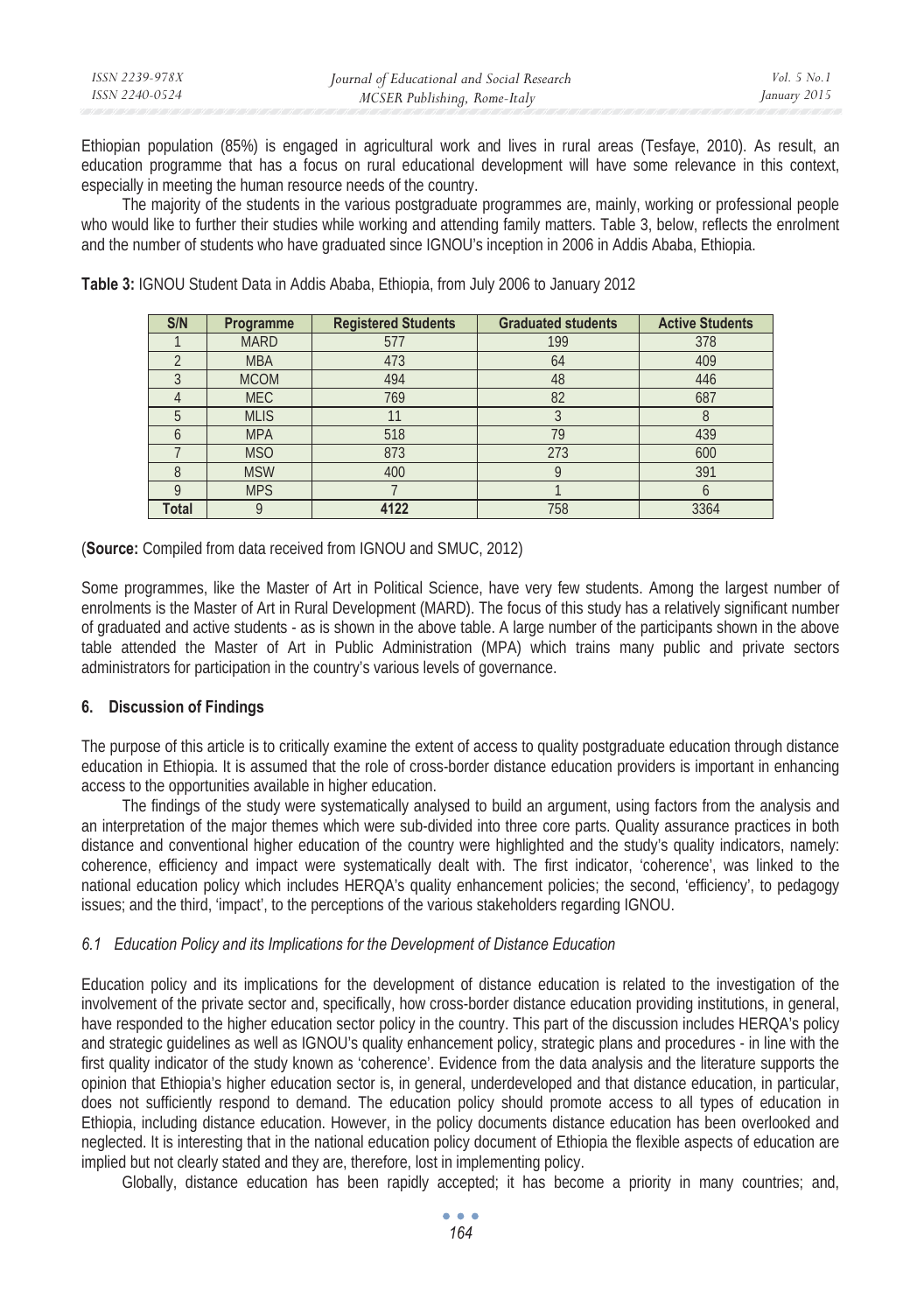| ISSN 2239-978X | Journal of Educational and Social Research | Vol. 5 No. 1 |
|----------------|--------------------------------------------|--------------|
| ISSN 2240-0524 | MCSER Publishing, Rome-Italy               | January 2015 |
|                |                                            |              |

furthermore, it has changed the lives of many people - both in developed and developing nations. According to Dooley (2005:262), for instance, in Australia, Europe, South Africa, China, Greece and Turkey, distance education is perceived as a tool or vehicle to reach the people, especially in rural areas to improve their well-being and economic sustainability. This is also applicable to Ethiopia which has a majority of its population in the rural areas where distance education could be an alternative means to accessing higher education.

It can be argued that distance education has a potential to offer alternative means of access to higher education. The practices of the distance teaching institutions in Ethiopia have been adversely affected by a lack of national policy guidelines which should provide set standards of practice. Therefore, a comprehensive education policy that promotes the development of open and distance education in the country is needed to alleviate this problem. Thus, the majority of participants in this study suggested that the Ethiopian government should develop a clear policy on distance education programmes and, thereby, ensure its quality.

# *6.2 The Institutional and Pedagogical Practices at IGNOU*

This section assesses and analyses IGNOU's provision of increasing access to postgraduate education for the workforce of the country and, thereby, contributing to the human resource development needs of the country. It is related, to the second quality indicator, 'efficiency', which focuses on the learners, staff and the various support services which could be provided to postgraduate students, including course materials, quality assessment and evaluation methods. These were systematically commented on as follows:

# *6.2.1 Quality of course materials*

Quality in distance education is perceived in relation to course materials and services and, in this study, it is used for 'fitness for purpose'. Most student participants expressed positive perceptions of the quality of their course materials. The students specifically maintained that they depend, mostly, on tutorial materials for study purposes - something which they found practically useful. Relevant and quality course and study materials enrich the quality of education offered by distance education institutions (Taylor, 2001). Since open-learning and distance education teaching and learning mechanisms need to be student-centred, course and study materials are of primary importance for the achievement of this purpose.The quality of course materials at IGNOU was confirmed to be good by the MoE and HERQA participants.

However, the general view was that there is a need to supplement the printed materials, adopted by IGNOU as the main teaching media, with audio and video tapes. There were also a few students and officials who commented on the content of the course materials and suggested that there was room for further improvement. Comments that the course materials and content, which were dominated by the Indian context, need to be changed to be more relevant in the Ethiopian context were based on the responses in the interviews. One student participant commented:

*"No doubt about the quality of course materials, the course description in the modules were found useful, selfexplanatory, but some of them are hard to internalize until we get further explanation in the tutorial sessions. Although the quality of course material is commendable, the Indian context in some courses still needs to be changed into theEthiopian context."* 

# *6.2.2 Quality of student support services*

According to Kishore (1998) and Mills (2006), ensuring access to, and quality of, student support services is part of the educational institution's major responsibilities. The majority of the student participants rated the services rendered by the administrative staff at IGNOU, especially at the local level, as generally satisfactory. However, there were some students who commented that the support they received from headquarters in New Delhi was not to their satisfaction and this was something which needs greater attention and improvement by the institution. As one student participant, whose views were supported by fellow students, said:

*"The final exam is marked and assessed from headquarters in New Delhi and sent to the partner institutions later. But the return of the feedback normally takes two months and sometimes more. I think it needs further improvement to have the student feedback with in shorter time's frames."* 

At IGNOU the student support services are organised from head office in conjunction with the partner institution.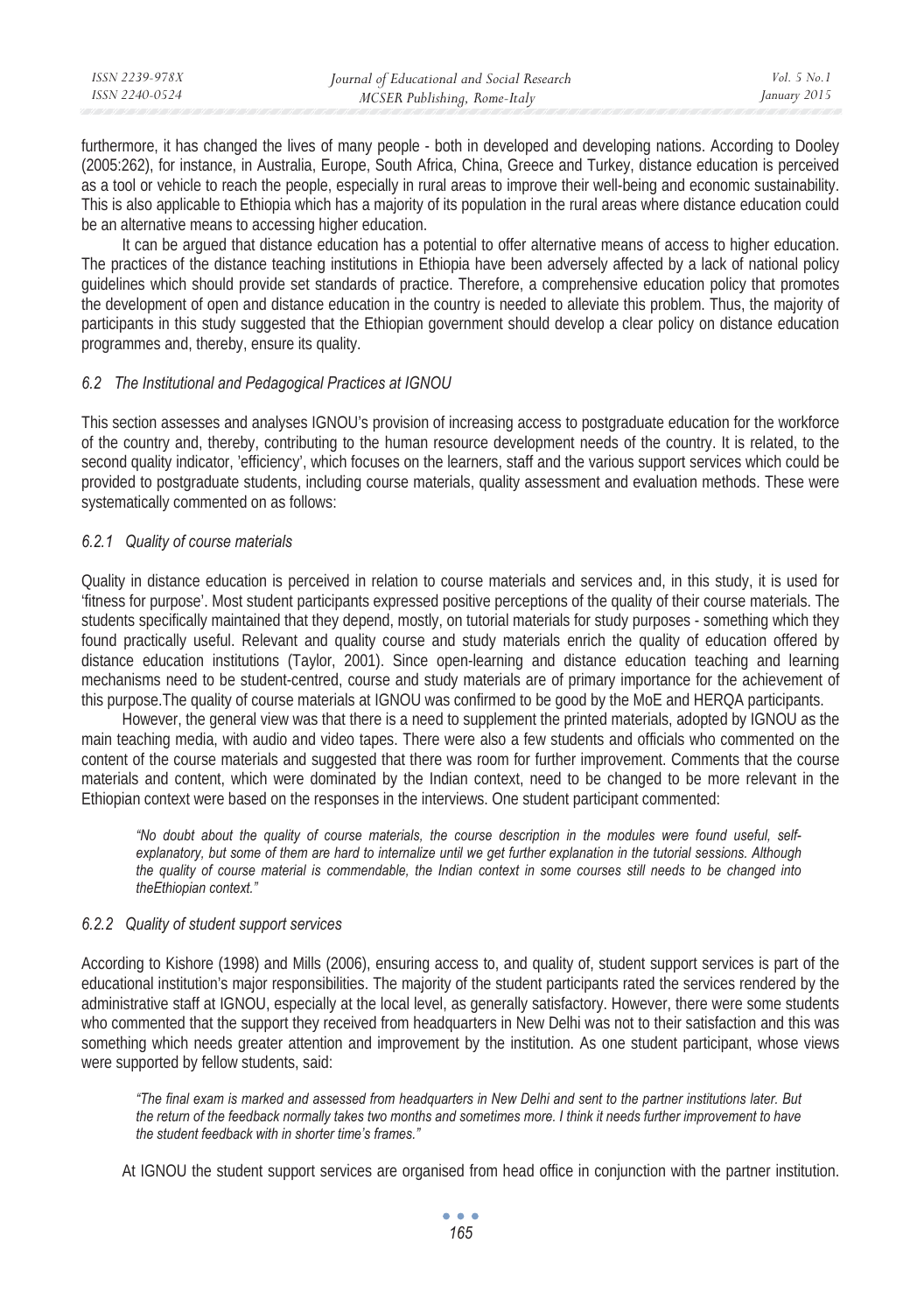| ISSN 2239-978X | Journal of Educational and Social Research | Vol. 5 No. 1 |
|----------------|--------------------------------------------|--------------|
| ISSN 2240-0524 | MCSER Publishing, Rome-Italy               | January 2015 |
|                |                                            |              |

However, at the time of gathering this data IGNOU did not have a single branch office in any of the regional centres outside Addis Ababa. In this regard, it appears that the institution seems to be saving costs by not expanding services beyond Addis Ababa. It had no branches or centres to make the student services more accessible - even in highly populated regions - which call for improvement.

If IGNOU wants to satisfy the educational needs of the people who are seeking alternative means of access to higher education, it should, arguably, do more to establish branches of learning centres - at least in the bigger regional centres where many distance education students are living and working. The success of distance education to provide required and relevant levels of student support services in terms of administration and academic supports is, therefore, vital.

### *6.2.3 Quality of assessment and evaluation*

Assessment is recognized as a key motivator of learning and an integral part of teaching and learning. Detailed feedback to students' assignment and written work is seen as an important means of learner support. Monitoring the performance of distance education is relevant as this mode of education is learner-based.

The findings of this study point to the fact that the assessment methods used at IGNOU are sub-divided into three parts, namely: self-assessment and formative and summative evaluation. In terms of the IGNOU learners' assessment methods, assignments and projects that are seen as part of formative assessment techniques comprise 30% of the total or semester results and the end of term examination makes up 70% of the final semester result. However, the majority of students confirmed that the formative and summative assessment methods of evaluation at IGNOU were very rigid and strict. The student participants said they had to complete four to six assignments by prescribed due dates before they were allowed to write their term-end examinations. In relation to this, some students indicated that their results from head office in India took an average of two to three months to reach them which they felt was a weakness and suggested that this be an issue that should be given further attention. Regarding feedback for the final examination, the student participants had the following to say:

*"…After we did our final exams, which they call it normally the term-end exams and which is taken twice a year at all host and partner institutions at different places but in the same times. This final exam is marked and assessed from headquarters in New Delhi and sent to the partner institutions later. But the return of the feedback normally takes two months and sometimes more. I think it needs further improvement to have the student feedback with in shorter time's frames."* 

Therefore, the institution needs to look into this matter as it also, partially, affects the quality of distance education. Furthermore, it was suggested that IGNOU's and HERQA's assessment methods should include the practice of collecting feedback from the labour market through tracer studies to catalogue employers' perspectives as well as comments from professional organizations. It was also suggested that further research and improvement in this area is needed.

### *6.3 Perceptions of Stakeholders of the Quality of Postgraduate Level Distance Education*

Here the key players were students and officials at different levels of the institution, including tutors and general decisionmaking bodies at IGNOU. This study revealed that there was a general consensus among graduates and faculty members regarding the achievements of the MARD programme and the acceptance of its graduates in the workplace. This was analysed in relation to the third quality indicator, 'impact'. The findings indicate an acceptance of the graduates in the workplace in terms of their successful completion of this programme. However, IGNOU's and HERQA's assessment methods should include the practice of collecting feedback from the labour market through tracer studies by cataloguing employers' perspectives as well as comments from professional organisations.

There is a sense that increasing access to higher education, in itself, may be perceived as important and equivalent to quality in higher education. Some participants did not fully agree that quality postgraduate education was being provided by IGNOU. Rather, there were comments that the MoE should seriously follow-up and monitor the relevance and quality of this sector. For instance, the following perspective was given by MoE participants:

*"Well, the perception has to be based on experiences; however, as educational experts we need to know HERQA and MoE's evaluation results on IGNOU's postgraduate education quality. First and foremost, according to my knowledge,*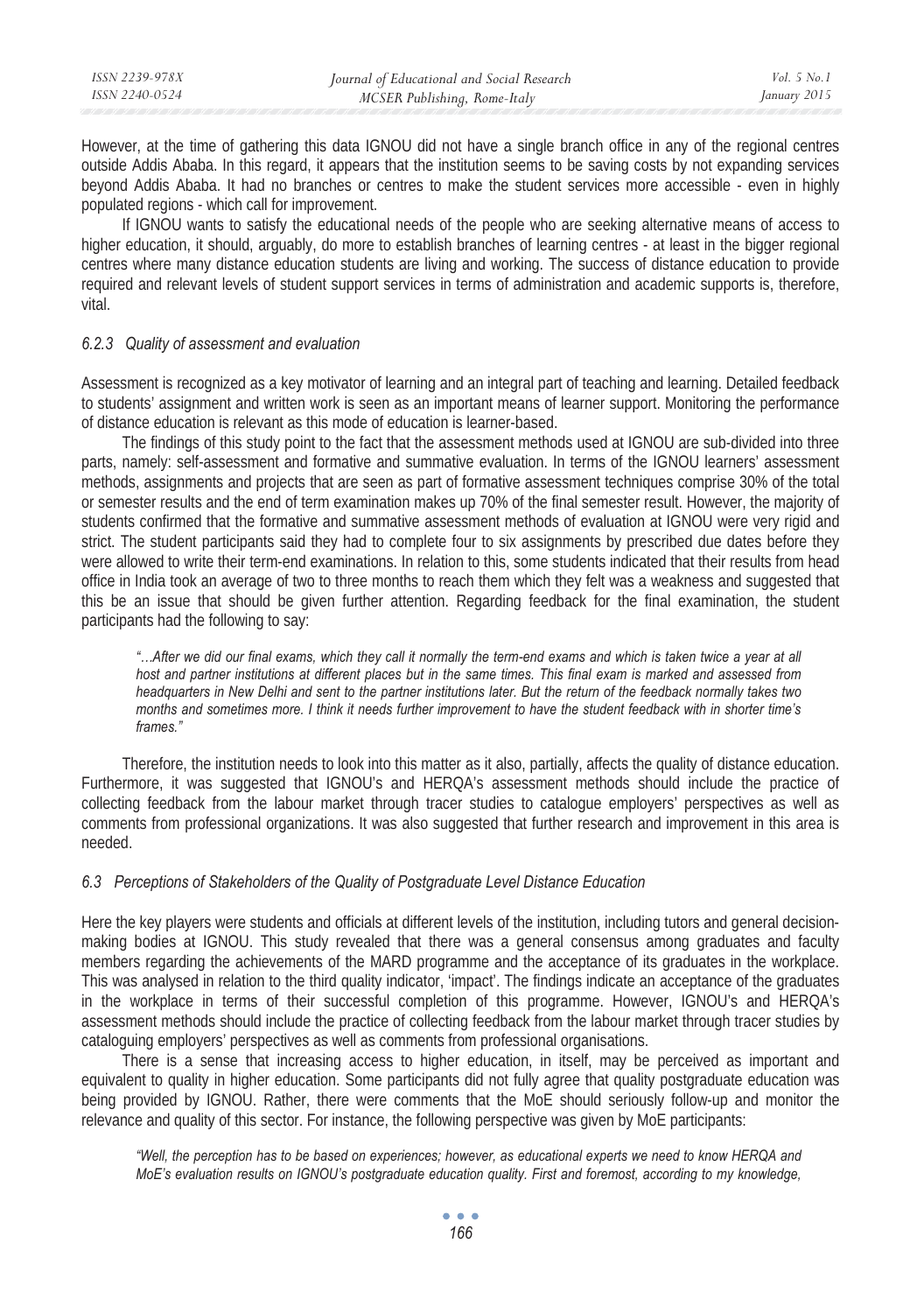*the cross-border provider's motive, priority and relevance have to be assessed; whether these providers are providing higher education according to its relevance and quality required to the satisfaction of the country's human resources needs, or only for money-making purposes. I mean this because Ethiopia does not have much experience in crossborder distance education andsome experiences from other places are teaching us to be cautious in implementing distance education programmes."* 

This simply shows that all participants were not of the same opinion with regard to the quality of postgraduate distance education provided by IGNOU. In order to ensure the quality of cross-border distance education programmes in the country, an adequate policy framework for quality assurance system needs to be established.

# **7. Reflections on the Findings**

There is an increasing recognition among scholars regarding the contributions of distance education in providing wider access to higher education for marginalised people. It improves the quality of the existing education system and maintains equity by democratising higher education. However, the debate around distance education calls for further improvement within this sector. Furthermore, there is almost no research work done on postgraduate level distance education in Ethiopia but within the limitations of this study, it is possible to draw certain conclusions based on the analysis of the data of the study.

The following points should be taken into consideration by IGNOU for further improvements in its programmes. The student support services which remain centralised should be decentralised as many postgraduate distance education students come from far regional areas. This was suggested by the student participants as part of the improvement plan for the institution. In addition, they also considered the fact that their final results took an average of two or three months to be returned to them to be a weakness and called for a change and improvement in this activity.

Furthermore, it can be argued that developing distance education in Ethiopia as an alternative mode of delivery in order to reach those who are marginalised and living in rural areas requires greater input from different stakeholders, including the private sector. Therefore, higher education, in general, and distance education, in particular, can be achieved through the collaboration of government, universities and the private sector.

To summarise, according to the participants of this study, collectively and individually, there are many factors that hinder the effective development of distance education. Some of the problems in developing distance education relate to the institution as well as to stakeholders' perceptions of distance education. Furthermore, the policies of national education in the country impacts on the development of distance education and cannot be ignored; they influence the narrow perception of distance education. A significant number of participants who were interviewed were aware of the importance of policy integration into distance education programmes. Therefore, it was recommended by the majority of the participants that national education policy should, more effectively, include distance education as well as the nonformal education sector. Furthermore, it was suggested that HERQA should have a clear policy framework with more autonomy and authority to be an external quality control agency for conventional and distance higher education.

The findings of this study were complemented by the results of the three chosen indices of assessment of this study, namely: coherence, efficiency and the impact of quality distance education. The three indicators were identified as major themes from which other themes were developed with corresponding sub-themes were further discussed and systematically analysed. The first part of the quality indicator of the study, known as 'coherence', was systematically analysed as it relates to the national education policies with regard to distance education development and the private sector. It was found that IGNOU followed the country's higher education policy and guidelines to operate in the country in partnership with local private higher institution. 'Efficiency', the second quality indicator, was used to assess the institution's various activities, including the quality of course materials; student support services; and learner's assessment methods. It has been commented on and analysed systematically. With regard to the third quality indicator, 'impact', was concerned with the assessment function of the various stakeholders: the MoE, HERQA and the main key players of the study, the graduates of MARD as well as prospective students and staff members. In terms of the quality of IGNOU's postgraduate studies all participants were not in agreement. To say that the quality of distance education at this level is at the desired quality standard seems to be unrealistic. However, they all agreed and acknowledged that IGNOU's provision of access to postgraduate studies had positive aspects.

# **8. Conclusions**

Given the constraints of resources that many governments face in meeting the demand for higher education, distance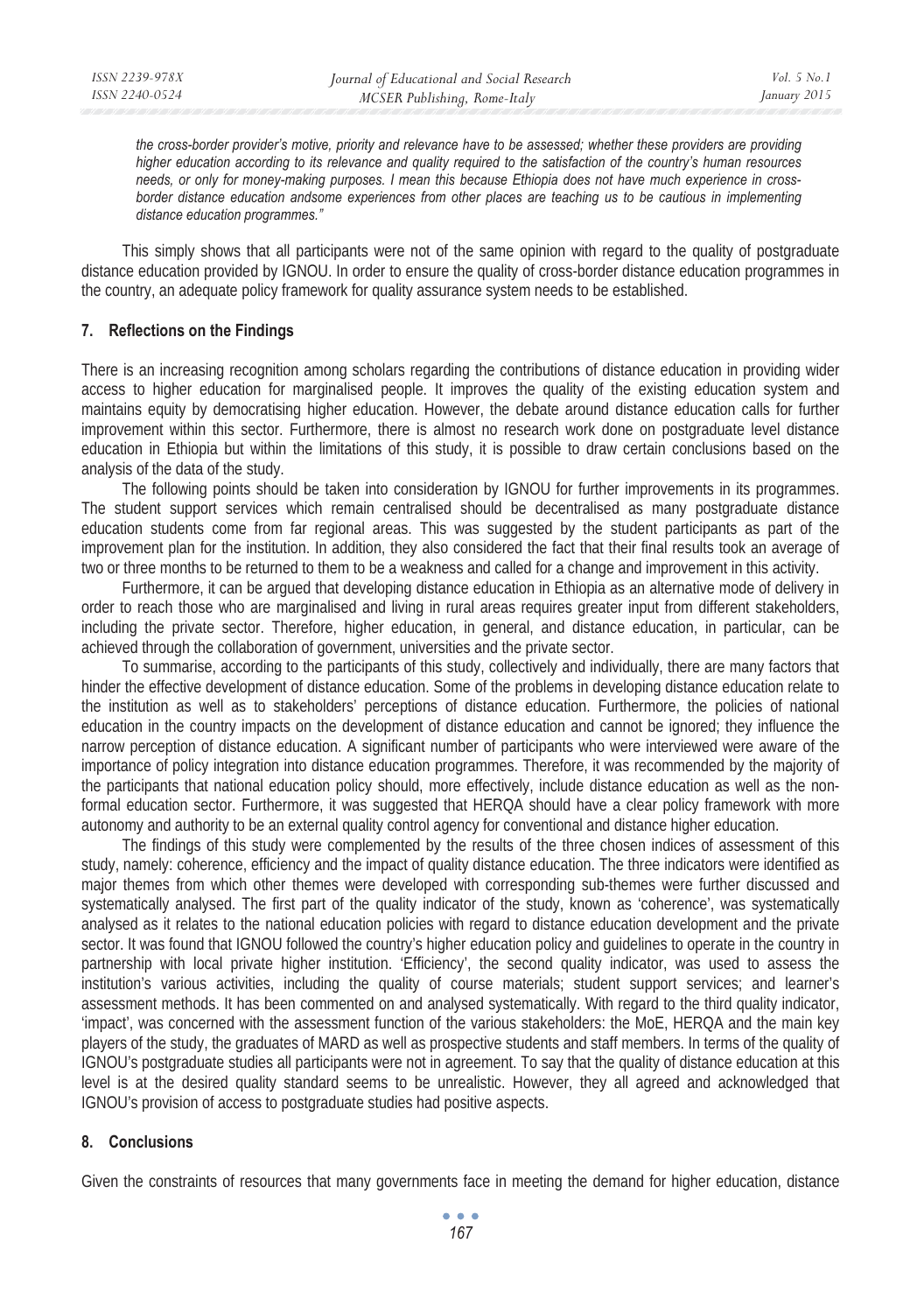education is seen as an alternative mode of delivery in providing access to quality higher education. In particular, in developing countries - including Ethiopia - that have learners in remote rural areas, distance education providers, such as IGNOU, offer educational opportunities for rural-based communities and marginalised groups who would, otherwise, not have been able to access higher education.

The overall findings demonstrate that distance education can provide access to higher education in the Ethiopian context. However, it is difficult to determine whether the quality issues are of the required standard. Rather, there is a need to encourage the institute, IGNOU, to fulfil the quality indicators proposed by the participants' in different categories of the study for further development. This study should be taken as timely and relevant in the Ethiopian context. It is further recommended that government should make a greater effort to utilise the full potential of distance education by providing policy frame work for the sector and to assure its quality issues develop quality assurance policies and, thereby, meet the various human resource development needs of the country - as suggested by the participants of the study.

#### **References**

Altbach, P. G., Reisberg, L. & Rumbley, L. E. (2009). Trends in global higher education: Tracking an academic revolution, UNESCO.

- Ashcroft, K. (2004). Emerging models of quality, relevance and standards in Ethiopia's higher education institutions. The Ethiopian Journal of Education, 23(2), 1-26.
- Bogale, S. (2006). Higher education in Ethiopia. The higher education Strategy Centre, Retrieved June 2006, from HES.
- Brown, R. (2000). 'The New UK quality framework', Higher Education Quarterly, 54(4), 323–342.
- Cabuk, S. N. (2013). Open Courseware in Design and Planning Education And Utilization Of Distance Education Opportunity: For Architecture Education.The Turkish Online Journal of Distance Education, 10(1), 302-648.
- Cheng, Y. & Tam, W. (1997). Multi-models of Quality in Education. Journal of Education, 5(1), 22-31.
- Dare, A. L. (2005). Indicators of quality. Paper presented at the National Consultative Workshop on Educational Quality Implementation in Low Income Countries. Ghana.
- Department of Higher Education and Training, (2014), Policy for the provision
- of distance education in South African Universities in the context of an integrated post school system, Pretoria (DHET)
- Dirk, V. D. (2001). Quality issues in the internationalism of higher education: Higher Education, Academic Publishers in the Netherlands, Higher education, 4(41), 415-441.
- Dooley, K. (2005). Advanced methods in distance education: Applications and Practices for educators, administrators, and learners; London: Idea Publication Group
- Fayessa, D. (2010). Distance learning at the tertiary level in Ethiopia: As strategy For promoting human resource development, at the University of South Africa: (PhD thesis)
- FDRE (Federal Democratic Republic of Ethiopia). (2003) & (2009). Higher Education Proclamation No. 351/2003 and No.650/2009 Addis Ababa: Negarit Gazette.
- Grant, C. (2010). From a Distance: Tutors as a Community of Practice School of Education, University of KwaZulu-Natal Abstract. Education as Change, 9(1), 80-100.
- Harman, G. (2001). The politics of quality assurance: the Australian quality assurance program for higher education. Australian Journal of Education, 45(2), 168-182.
- IGNOU, (2012). About Indira Gandhi National Open University: [Online...]. Available Url: http://www.ignouonline.ac.in/vel/pgccl.html [April 23, 2012].
- IGNOU, (2013). Common Prospectus: [Online...]. Available Url: www.ignou.ac.in/upload/Prospectus2013-141pdf [September 27, 2013].
- Jung, I. S. & Latchem, C. (2007). Assuring quality in Asian open and distance learning. Open Learning, 22(3), 235–250.
- Kishore, S. (1998). Student Support and Quality Indicators in Distance Learning. Indian Journal of Open Learning, 7(2), 205-212.
- Knight, J. (2007). Cross-Border higher education: Issues and implications for quality assurance and accreditation, in Sanyal, B.C. and J Tres, Higher Education in the World 2007, Palgrave McMillan.
- Knight, J. (2006). Higher Education crossing the border: A Guide to the Implications of the General Agreement on Trade in Services (GATS) for Cross-border Education, Paris, UNESCO.
- Matkinw, G. (2010). The distance educators' opportunity for institutional Leadership. Continuing Higher Education. Review California, 74 (1), 32-40.
- MoE, (Ministry of Education). (2003 and 2007). Education Statistics Annual Abstract. Addis Ababa: Federal Democratic Republic of Ethiopia.
- MoE, (2011/2012). Ministry of Education Annual Abstract. Addis Ababa. Federal Democratic Republic of Ethiopia.
- Morley, L. (2000). The micro politics of gender in the learning society. Higher Education in Europe, 25(2), 229-235.
- Mills, D. (2006). Those who can….? Teaching as a postgraduate. In: N. Gilbert (Ed.), From Postgraduate education journal to Social Scientist: A Guide to Key Skills. London: Sage.
- Musisi, N. (2003). Uganda. In D. Teferra & P. G. Altbach (Eds.), African
- Higher Education: An international reference handbook (pp. 611-623). Bloomington, Indiana, USA: Indiana University Press.